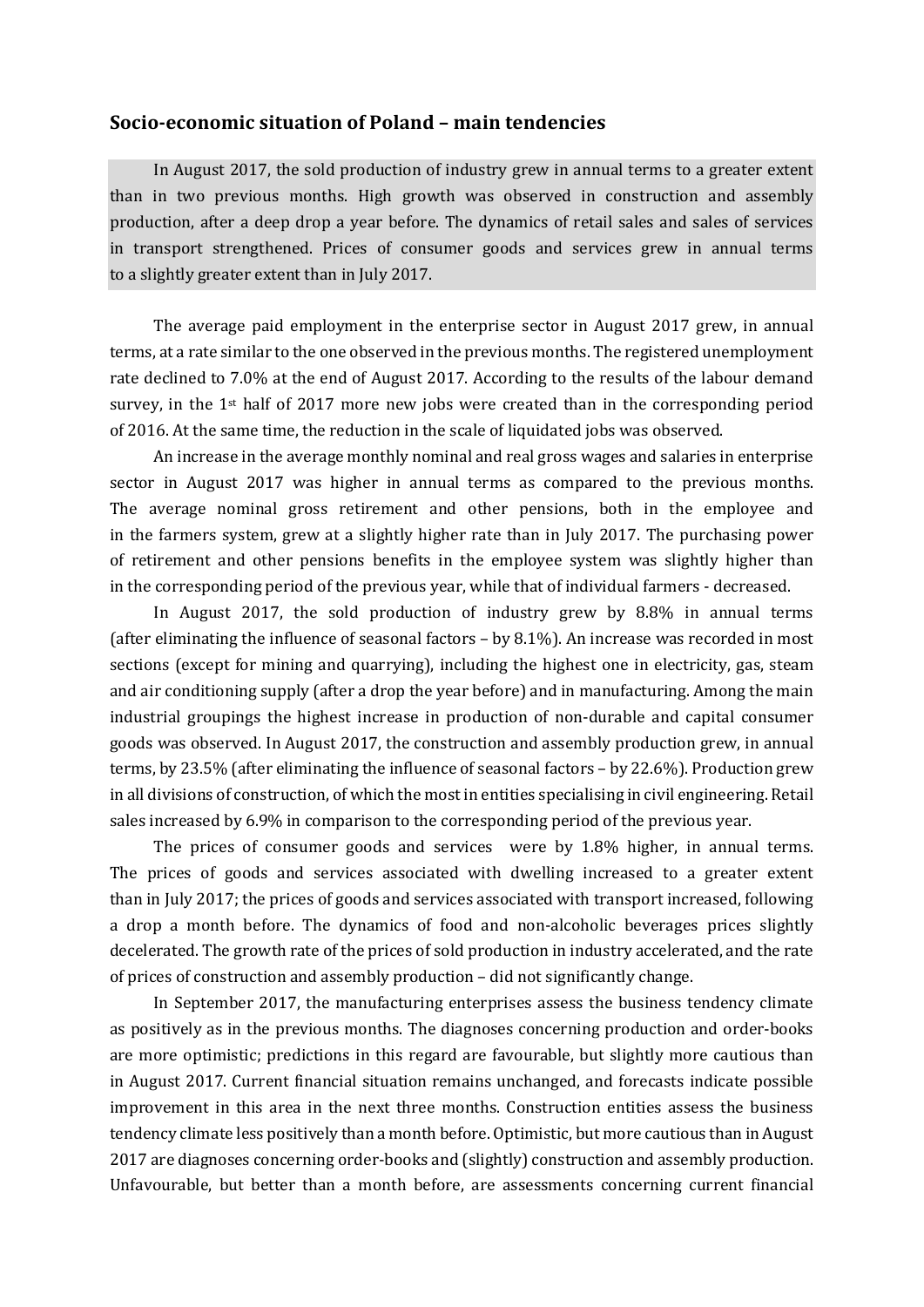situation of enterprises. The predictions of construction enterprises in the aforementioned areas are less optimistic than in August 2017. Retail trade entities assess the business tendency climate positively, better than in August 2017. It is affected, among others, by maintaining optimistic indications concerning current and expected sales. Favourable and better than in the previous month are diagnoses and forecasts concerning financial situation of these entities.

The consumers' sentiments concerning current and future tendencies are less positive than a month before. More cautious are, among others, indications concerning the current financial situation of household, more negative are predictions in the scope of saving money.

In August 2017, in the agricultural market, the procurement prices of most basic agricultural products (except for prices of potatoes, pigs and poultry for slaughter) were higher than a year before. The preliminary results of the June survey indicate the greater livestock of pigs than a year before, which was influenced by increasing number of animals in all categories (except for piglets). The livestock of cattle also increased which resulted from growing livestock of all categories aged above 1 year.

In the foreign trade turnover in the period of January–June 2017 a higher growth in imports than in exports was observed in annual terms. The exchange closed with a positive balance, lower than a year before. The turnover with all groups of countries grew – most of all with the Central and Eastern European countries. In the 1st half of 2017 the terms of trade index was unfavourable and amounted to 99.2 (against 100.9 a year before).

In the period of eight months of 2017, State Budget revenue amounted to PLN 235.0 bn., and expenditure – PLN 230.1 bn. (i.e. 72.2% and 59.8% of the amount assumed in the Budget Act on 2017 respectively). As a result, the surplus of PLN 4.9 bn was recorded.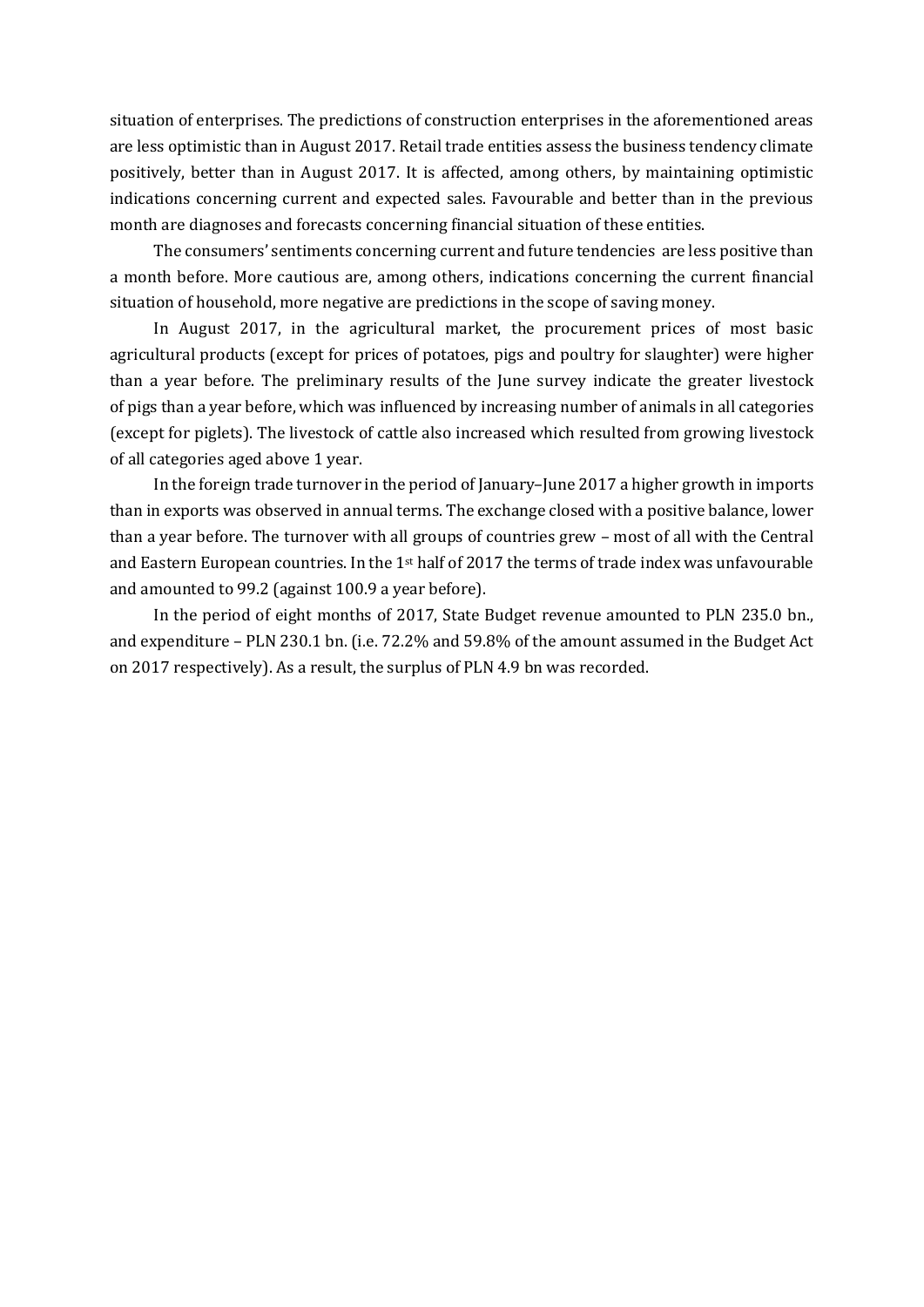| Specification<br>$a - 2016$<br>$h - 2017$                                                |             | $\mathbf I$   | $_{\rm II}$   | III           | IV            | $\mathbf{V}$  | VI            | <b>VII</b>    | <b>VIII</b>   | IX      | X       | XI      | XII     |
|------------------------------------------------------------------------------------------|-------------|---------------|---------------|---------------|---------------|---------------|---------------|---------------|---------------|---------|---------|---------|---------|
| Paid employment in the enterprise sector <sup>1</sup> in thous. persons                  | a           | 5703          | 5711          | 5727          | 5730          | 5734          | 5753          | 5762          | 5761          | 5771    | 5779    | 5792    | 5799    |
|                                                                                          | $\mathbf b$ | 5960          | 5976          | 5982          | 5991          | 5990          | 6002          | 6022          | 6026          |         |         |         |         |
| Registered unemployed persons (end of period) in thous. persons                          | a           | 1648          | 1653          | 1601          | 1522          | 1457          | 1393          | 1362          | 1347          | 1324    | 1308    | 1314    | 1335    |
|                                                                                          | $\mathbf b$ | 1397          | 1383          | 1324          | 1253          | 1202          | 1152          | 1140          | 1136          |         |         |         |         |
| Unemployment rate (end of period) in %                                                   | a           | 10,2          | 10,2          | 9,9           | 9,4           | 9,1           | 8,7           | 8,5           | 8,4           | 8,3     | 8,2     | 8,2     | 8,3     |
| Average monthly nominal gross wage and salary in the<br>enterprise sector <sup>1</sup> : | $\mathbf b$ | 8,6           | 8,5           | 8,1           | 7,7           | 7,4           | 7,1           | 7,1           | 7,0           |         |         |         |         |
| in zloty                                                                                 | a           | 4101,36       | 4137,55       | 4351,45       | 4313,57       | 4166,28       | 4252,19       | 4291,85       | 4212,56       | 4217,96 | 4259,37 | 4329,71 | 4635,77 |
|                                                                                          | b           | 4277,32       | 4304,95       | 4577,86       | 4489,07       | 4390,99       | 4508,08       | 4501,52       | 4492,63       |         |         |         |         |
| previous month=100                                                                       | a           | 90,8          | 100,9         | 105,2         | 99,1          | 96,6          | 102,1         | 100,9         | 98,2          | 100,1   | 101,0   | 101,7   | 107,1   |
|                                                                                          | b           | 92,3          | 100,6         | 106,3         | 98,1          | 97,8          | 102,7         | 99,9          | 99,8          |         |         |         |         |
| corresponding month of previous year=100                                                 | a           | 104,0         | 103,9         | 103,3         | 104,6         | 104,1         | 105,3         | 104,8         | 104,7         | 103,9   | 103,6   | 104,0   | 102,7   |
|                                                                                          | b           | 104,3         | 104,0         | 105,2         | 104,1         | 105,4         | 106,0         | 104,9         | 106,6         |         |         |         |         |
| sector <sup>1</sup> — corresponding month of previous year=100                           | a           | 104,9         | 104,8         | 104,3         | 105,9         | 105,2         | 106,1         | 105,9         | 105,7         | 104,4   | 103,7   | 104,0   | 101,8   |
|                                                                                          | b           | 102,6         | 101,8         | 103,1         | 102,1         | 103,4         | 104,5         | 103,2         | 104,8         |         |         |         |         |
| Average monthly real gross retirement pay and pension:                                   |             |               |               |               |               |               |               |               |               |         |         |         |         |
| from non-agricultural social security system                                             |             |               |               |               |               |               |               |               |               |         |         |         |         |
| corresponding month of previous year=100                                                 | a           | 103,8         | 103,7         | 102,3         | 102,4         | 102,3         | 102,2         | 102.2         | 102.4         | 102.1   | 101.8   | 101.4   | 100,7   |
|                                                                                          | b           | 99,9          | 99,3          | 100,2         | 100,1         | 100,3         | 100,4         | 100,1         | 100,2         |         |         |         |         |
| of farmers                                                                               |             |               |               |               |               |               |               |               |               |         |         |         |         |
| corresponding month of previous year=100                                                 | a           | 103,1         | 103,1         | 100,6         | 100,3         | 99,3          | 100,0         | 100,7         | 101,0         | 100,7   | 100,5   | 100,4   | 99,2    |
|                                                                                          | $b$         | 98,6          | 98,0          | 99,7          | 99,5          | 99,4          | 99,7          | 99,4          | 99,4          |         |         |         |         |
| Price indices of consumer goods and services:                                            |             |               |               |               |               |               |               |               |               |         |         |         |         |
| previous month=100                                                                       | a           | 99,5          | 99,9          | 100,1         | 100,3         | 100,1         | 100,2         | 99,7          | 99,8          | 100,0   | 100,5   | 100,1   | 100,7   |
|                                                                                          | b           | 100,4         | 100,3         | 99,9          | 100,3         | 100,0         | 99,8          | 99,8          | 99,9          |         |         |         |         |
| corresponding month of previous year=100                                                 | a           | 99,1<br>101,7 | 99,2<br>102,2 | 99,1<br>102,0 | 98,9<br>102,0 | 99,1<br>101,9 | 99,2<br>101,5 | 99,1<br>101,7 | 99,2<br>101,8 | 99.5    | 99.8    | 100.0   | 100,8   |
|                                                                                          | $\mathbf b$ | 99,5          | 99,4          | 99,5          | 99,8          | 99,9          | 100,1         | 99,8          | 99,5          | 99.5    | 100,1   | 100,2   | 100,8   |
| December of previous year=100                                                            | a<br>b      | 100,4         | 100,7         | 100,7         | 100,9         | 101,0         | 100,8         | 100,6         | 100,5         |         |         |         |         |
| Price indices of sold production of industry:                                            |             |               |               |               |               |               |               |               |               |         |         |         |         |
| previous month=100                                                                       | a           | 99,5          | 99,6          | 99,7          | 100,3         | 101,2         | 100,2         | 99,9          | 99,6          | 100,3   | 100,5   | 101,2   | 101,2   |
|                                                                                          | $\mathbf b$ | 100,3         | 100,1         | 99,9          | 99,8          | 99,4          | 99,6          | 100,3         | 100,4         |         |         |         |         |
| corresponding month of previous year=100                                                 | a           | 98,8          | 98,5          | 98,1          | 98,8          | 99,6          | 99,2          | 99,5          | 99,9          | 100,2   | 100.6   | 101.8   | 103,2   |
|                                                                                          | $b$         | 104,0         | 104,5         | 104,8         | 104,2         | 102,4         | 101,8         | 102,2         | 103           |         |         |         |         |
| Price indices of construction and assembly production:                                   |             |               |               |               |               |               |               |               |               |         |         |         |         |
| previous month=100                                                                       | a           | 99,9          | 99,9          | 99,9          | 100,0         | 100,0         | 100,1         | 100,1         | 100,1         | 100,0   | 100,0   | 100,1   | 100,1   |
|                                                                                          | b           | 100,0         | 99,9          | 100,0         | 100,1         | 100,0         | 100,0         | 100,1         | 100,2         |         |         |         |         |
| corresponding month of previous year=100                                                 | a           | 99,3          | 99,3          | 99,2          | 99,3          | 99,4          | 99,5          | 99,6          | 99,8          | 99,8    | 99,9    | 100,0   | 100,2   |
| 1 Data concern economic entities employing more than 9 persons.                          | b           | 100,3         | 100,3         | 100,4         | 100,4         | 100,4         | 100,3         | 100,3         | 100,4         |         |         |         |         |

## **SELECTED INDICATORS REGARDING THE ECONOMIC SITUATION OF THE COUNTRY**